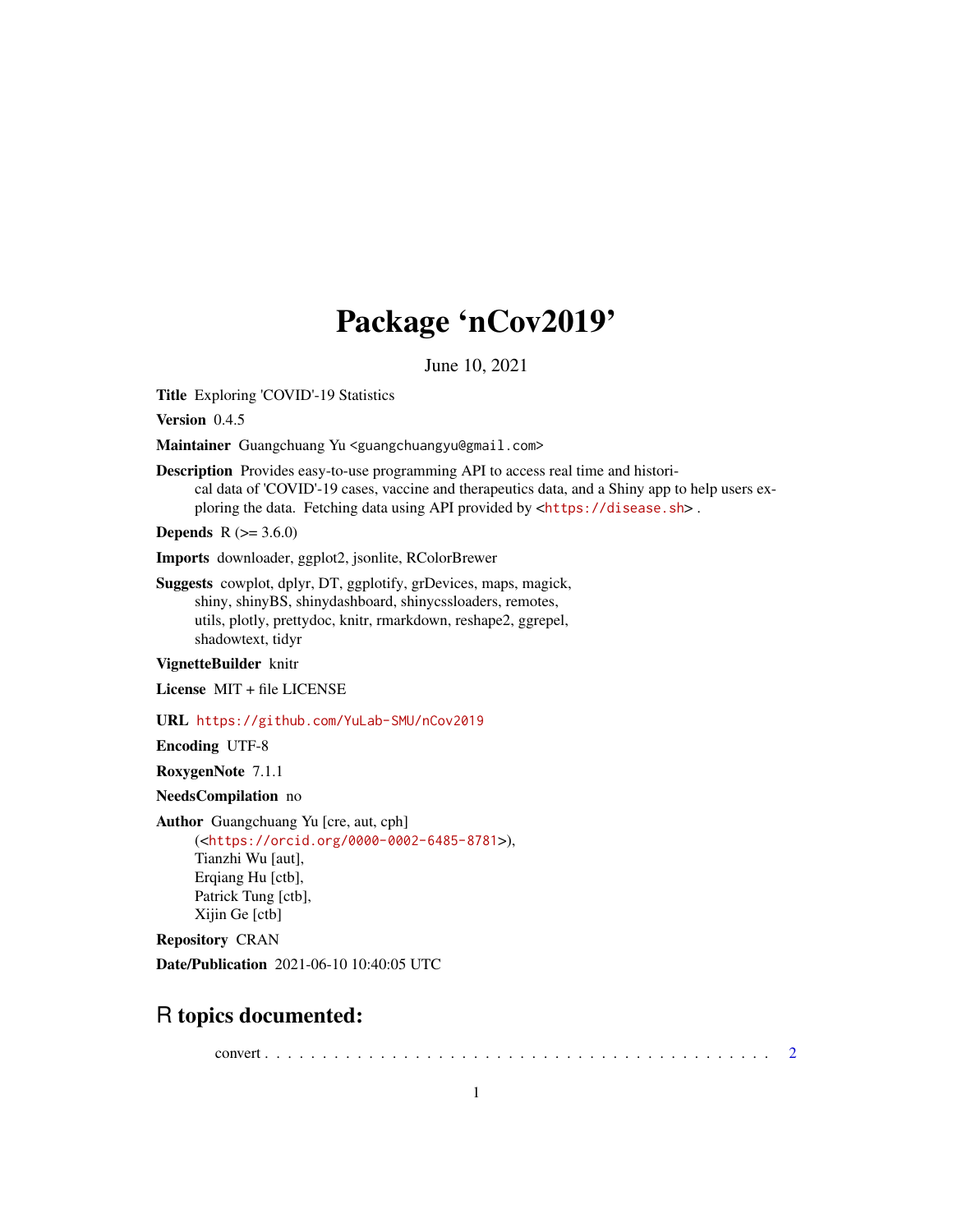#### <span id="page-1-0"></span>2 get\_global\_data

| Index |  |
|-------|--|

convert *convert*

#### Description

Convert users' own data into class of nCov2019History data. Then it could be used in nCov2019.

#### Usage

convert(data)

#### Arguments

data users' own data, it should contain these 6 column: "country", "province", "date", "cases", "deaths", "recovere

#### Value

a 'nCov2019History' object

get\_global\_data *Query the global data online*

#### Description

Query the global data online

#### Usage

get\_global\_data()

#### Value

A 'global\_summary' object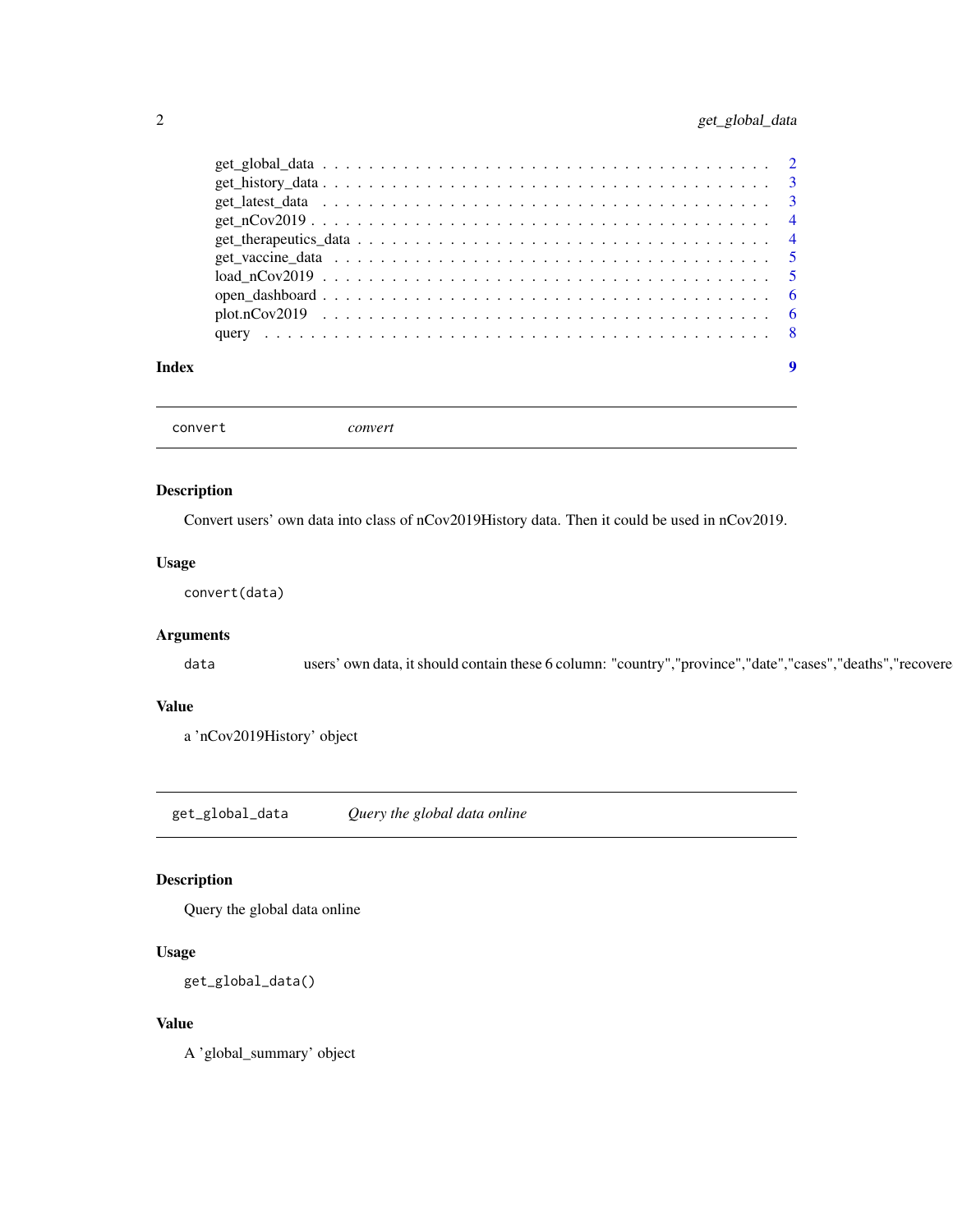<span id="page-2-0"></span>get\_history\_data 3

#### Examples

```
## Not run:
x <- get_global_data()
## End(Not run)
```
get\_history\_data *Query the historical data online*

#### Description

Query the historical data online

#### Usage

get\_history\_data()

#### Value

A 'nCov2019History' object

#### Examples

```
## Not run:
x <- get_history_data()
```
## End(Not run)

get\_latest\_data *Query the latest data online*

#### Description

Query global latest statistic for all contries

#### Usage

get\_latest\_data()

#### Value

A 'nCov2019' object

#### Author(s)

Guangchuang Yu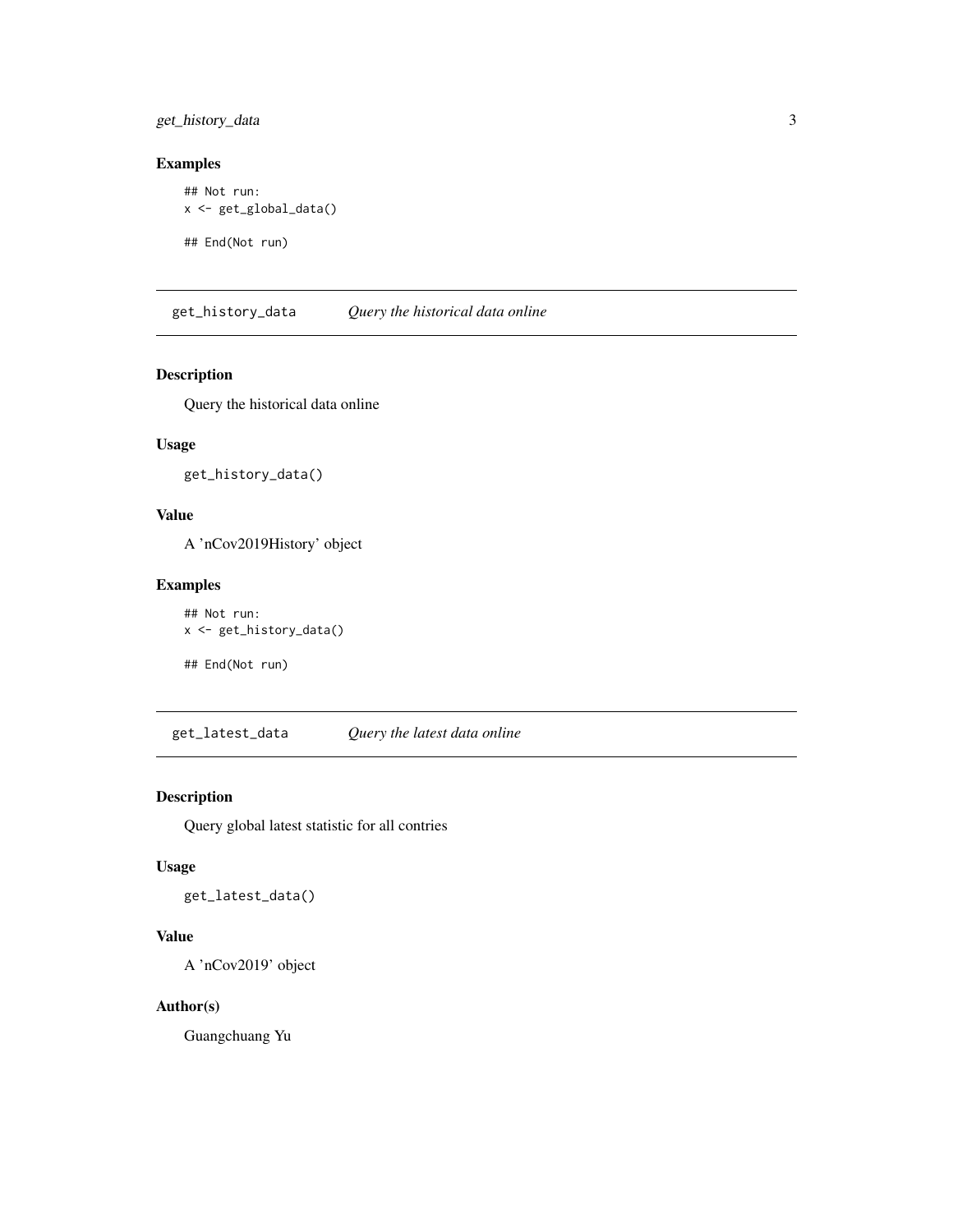<span id="page-3-0"></span>

#### Description

Query the latest data online;deprecated, use get\_latest\_data() in the further.

#### Usage

get\_nCov2019()

#### Value

The latest statistic data

#### Examples

```
## Not run:
x <- get_nCov2019()
```
## End(Not run)

get\_therapeutics\_data *Query the therapeutics info online*

#### Description

Query the therapeutics info online

#### Usage

get\_therapeutics\_data()

#### Value

A 'vaccine\_therapeutics' object

#### Examples

```
## Not run:
x <- get_therapeutics_data()
```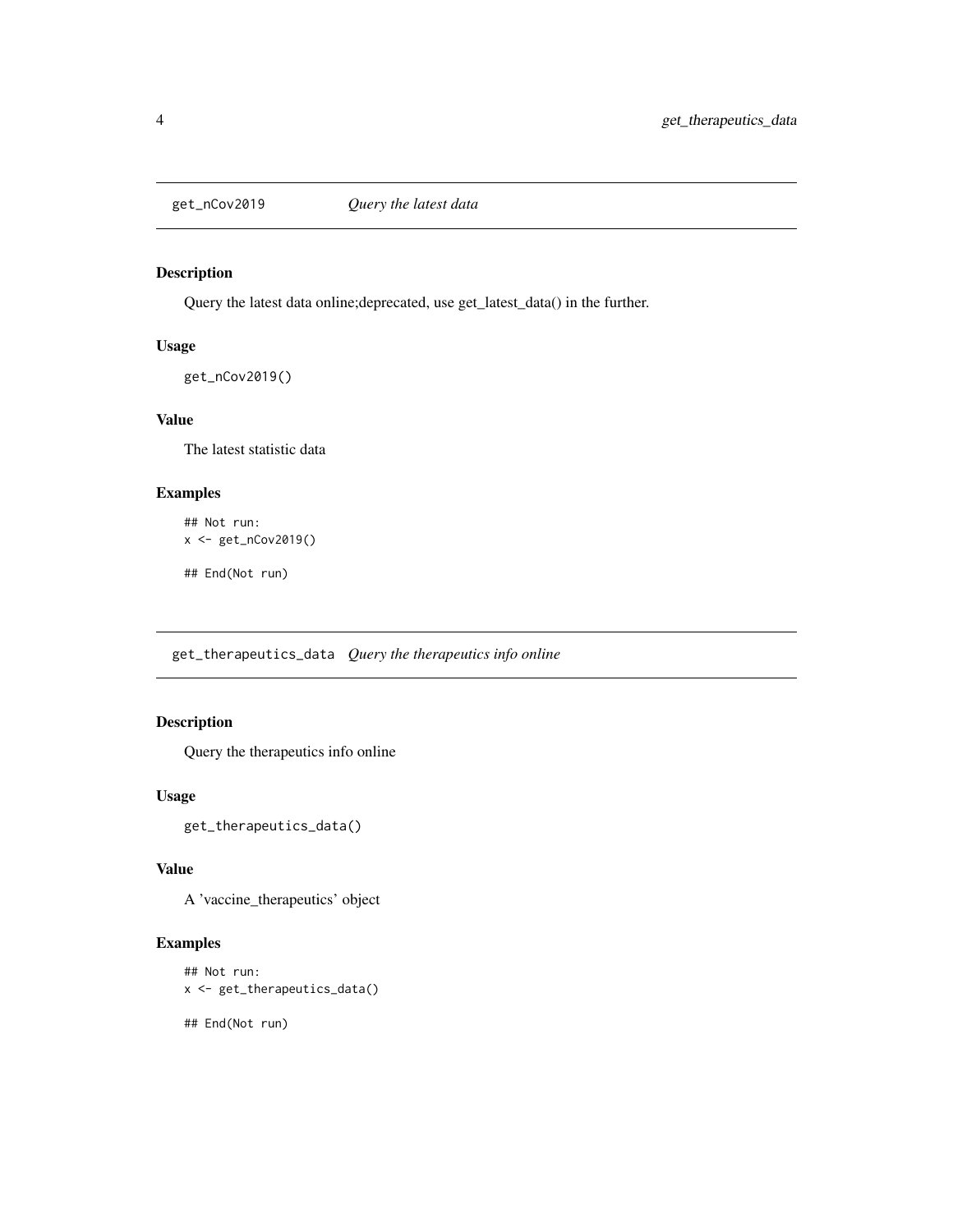<span id="page-4-0"></span>get\_vaccine\_data *Query the vaccine info online*

#### Description

Query the vaccine info online

#### Usage

```
get_vaccine_data()
```
#### Value

A 'vaccine\_therapeutics' object

#### Examples

```
## Not run:
x <- get_vaccine_data()
```
## End(Not run)

load\_nCov2019 *Query the latest data*

#### Description

Query the historical data online;deprecated, use load\_nCov2019() in the further.

#### Usage

load\_nCov2019()

#### Value

The historical statistic data

#### Examples

```
## Not run:
x <- load_nCov2019()
```
## End(Not run)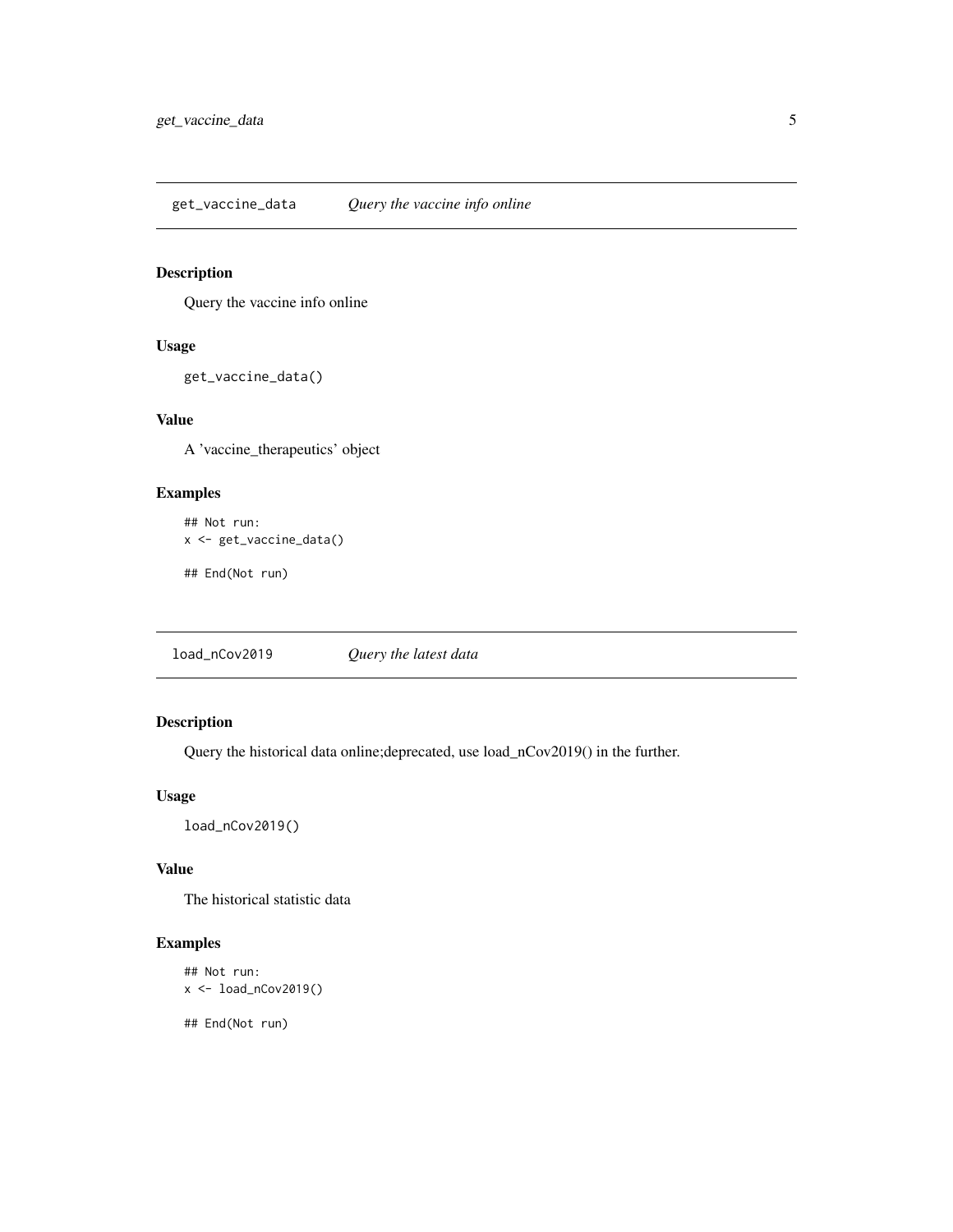<span id="page-5-0"></span>open\_dashboard *Shiny app*

#### Description

A dashboard app for nCov2019 package

#### Usage

open\_dashboard()

dashboard()

### Value

No return value, open shiny app

#### Examples

## Not run: dashboard() # or open\_dashboard()

## End(Not run)

plot.nCov2019 *plot.nCov2019*

#### Description

plot map with ggplots, it is the core of plot.nCov2019 and Plot.nCov2019History.

#### Usage

```
## S3 method for class 'nCov2019'
plot(
  x,
  region = "Global",
 continuous_scale = FALSE,
 palette = "Reds",
 date = NULL,
  title = "COVID19",
  type = "cases",
  ...
\mathcal{L}
```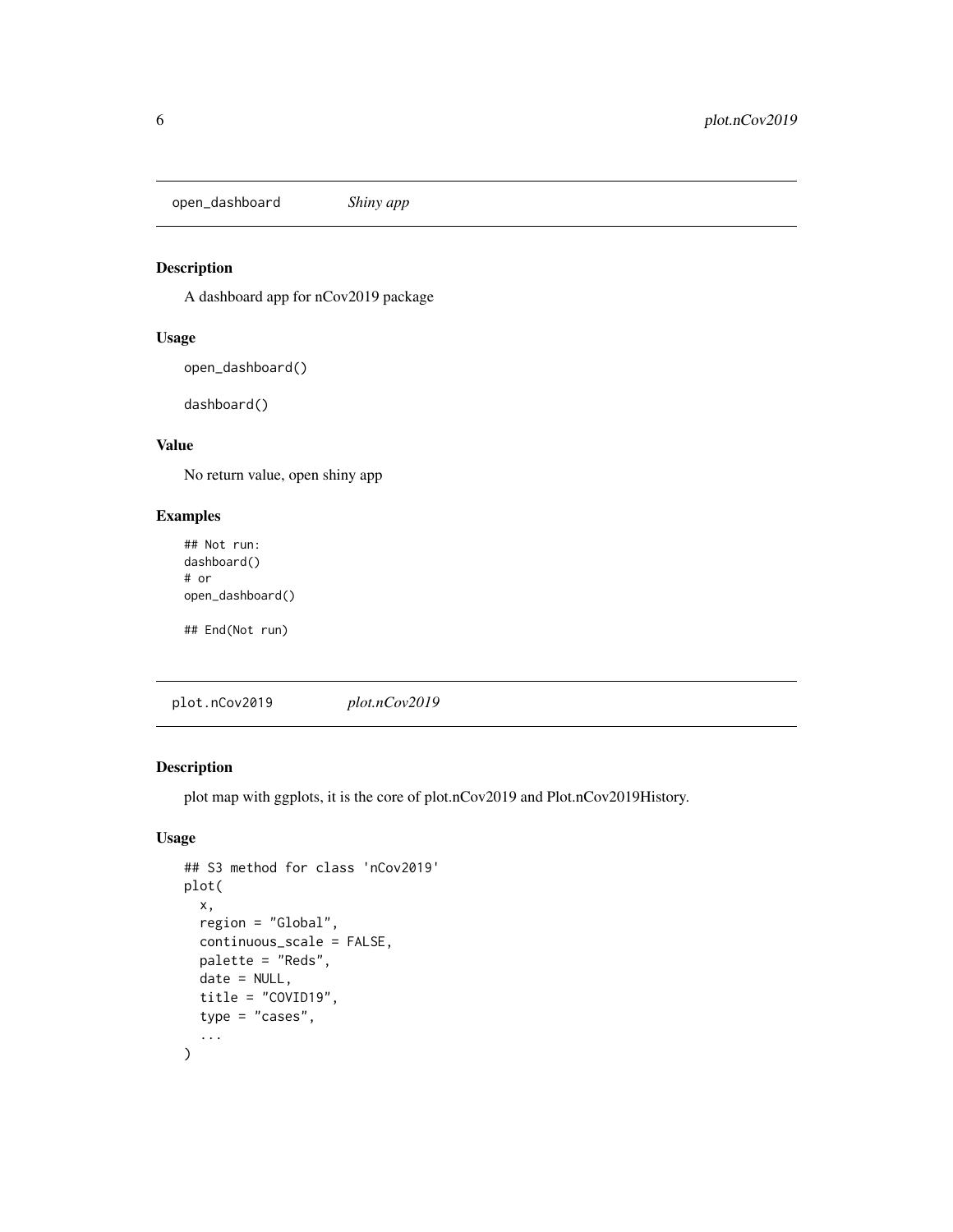```
## S3 method for class 'nCov2019History'
plot(
  x,
  region = "Global",
  continuous_scale = TRUE,
  palette = "Reds",
  date = NULL,from = NULL,
  to = NULL,
  width = 600,
  height = 600,
  filename = "nCov2019.gif",
  fps = 2,
  type = "cases",
  ...
\mathcal{L}
```
#### Arguments

| data for plot, it should be class of nCov2019 or nCov2019Hisory.                                                                                                                         |
|------------------------------------------------------------------------------------------------------------------------------------------------------------------------------------------|
| If Global or a specified region.                                                                                                                                                         |
| continuous_scale                                                                                                                                                                         |
| logical, Whether to use continuous fill color, if TRUE (the default), use continu-<br>ous type, otherwise use discrete type.                                                             |
| If a string, will use that named palette. If a number, will index into the list<br>of palettes of appropriate type. The list of available palettes can found in the<br>Palettes section. |
| Specify the date.                                                                                                                                                                        |
| Title of the map.                                                                                                                                                                        |
| Specify the type of Statistics.                                                                                                                                                          |
| Additional parameters.                                                                                                                                                                   |
| start date to plot                                                                                                                                                                       |
| end date to plot. Both from and to should be specify, otherwise they will be<br>ignored. If both from and to are specify, an animation will be created.                                  |
| width of the plot, only works for animation                                                                                                                                              |
| height of the plot, only works for animation                                                                                                                                             |
| name of output file.                                                                                                                                                                     |
| fps of the animation, only works for animation                                                                                                                                           |
|                                                                                                                                                                                          |

#### Value

A 'ggplot' object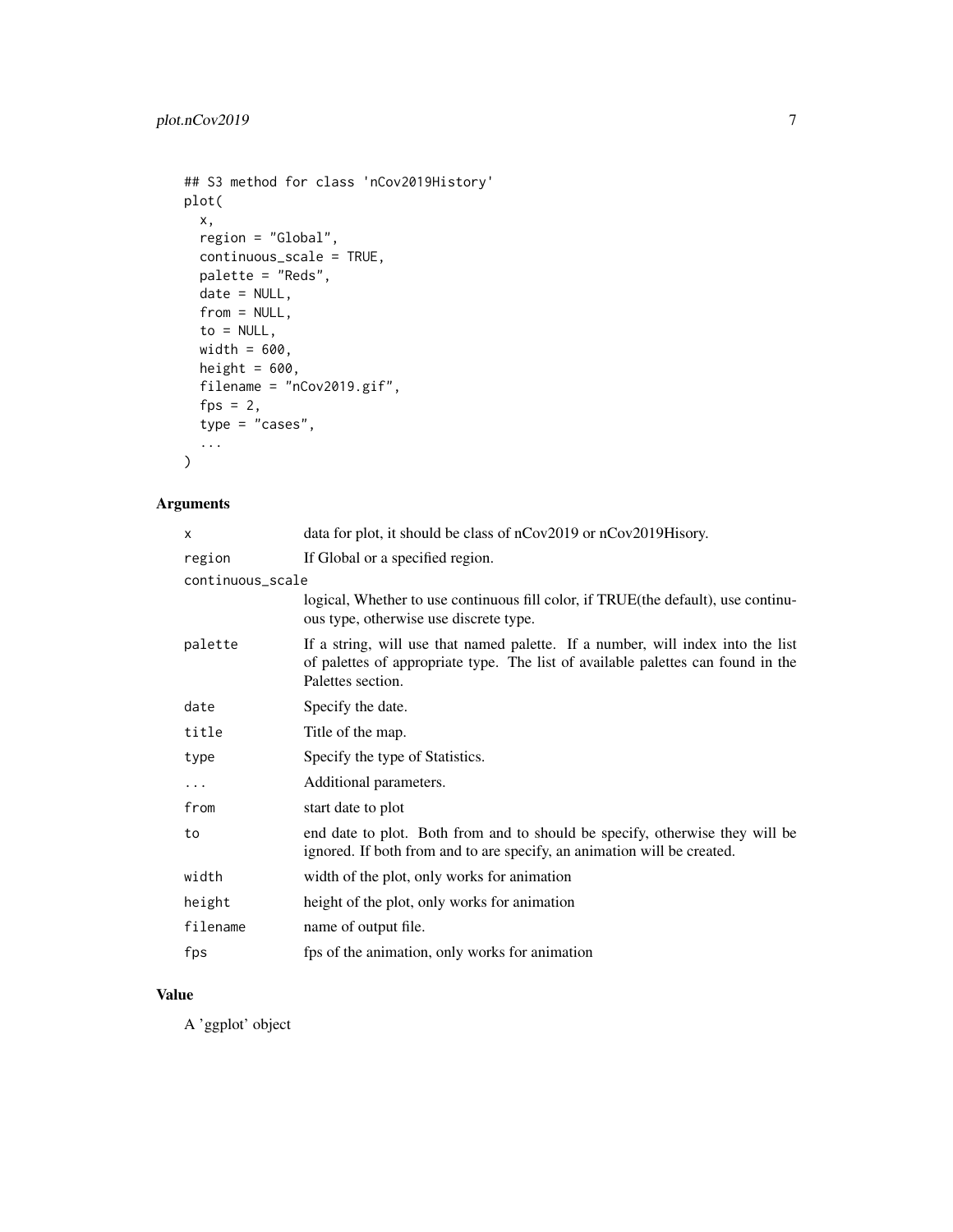#### <span id="page-7-0"></span>Description

The main function for query nCov2019 related statistic data,

#### Usage

query()

#### Value

result contains 5 types of data:

- global: The global overall summary statistic
- latest: The global latest statistic for all countries
- historical: The historical statistic for all countries
- vaccine: The current vaccine development progress
- therapeutics: The current therapeutics development progress

#### Examples

```
## Not run:
res <- query()
names(res)
```
## End(Not run)